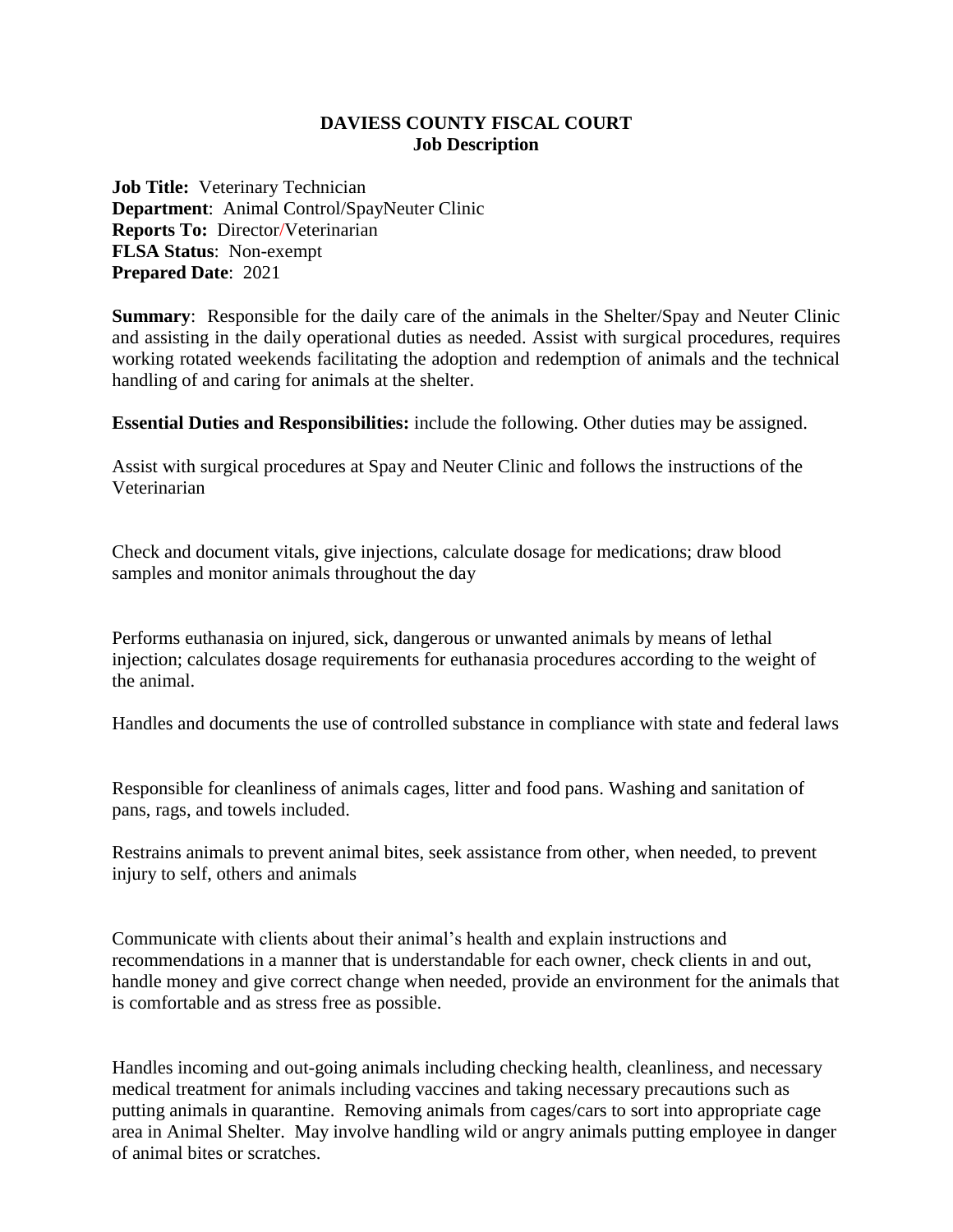Exhibits good communication skills with co workers

Responsible for animal inventory and reporting number of adoptions, euthanasia and animals kept at shelter.

Acts as Animal Control Officer on an as needed basis.

Supervises volunteers, community workers, and inmates assigned to the animal shelter, when applicable.

Assists with foster home placement, adoptions and rescues, as needed.

Assists with clerical operations regarding the public via telephone or visitation to the Animal Shelter. Includes fielding complaints and servicing citizens with adoption and redemption of animals.

**Qualifications**: To perform this job successfully, an individual must be able to perform each essential duty satisfactorily. The requirements listed below are representative of the knowledge, skill, and/or ability required. Reasonable accommodations may be made to enable individuals with disabilities to perform the essential functions.

**Education and/or Experience:** High school diploma or general education degree (GED); veterinarian technician or three (3) years related experience.

**Certificates, Licenses, Registrations**: Valid Kentucky driver's license, Veterinary Technician Certification preferred

**Language Skills:** Ability to read and interpret documents such as safety rules, operating and maintenance instructions, and procedure manuals. Ability to write routine reports and correspondence. Ability to speak effectively before groups of customers or employees of organization.

**Mathematical Skills:** Ability to add and subtract two digit numbers and to multiply and divide with 10's and 100's. Ability to perform these operations using units of money and weight measurement, volume, and distance.

**Reasoning Ability**: Ability to apply common sense understanding to carry out instructions furnished in written, oral, or diagram form. Ability to interpret a variety of instructions furnished in written, oral, diagram, or schedule form.

**Computer Skills**: Knowledge of word processing software.

**Physical Demands**: The physical demands described here are representative of those that must be met by an employee to successfully perform the essential functions of this job. Reasonable accommodations may be made to enable individuals with disabilities to perform the essential functions.